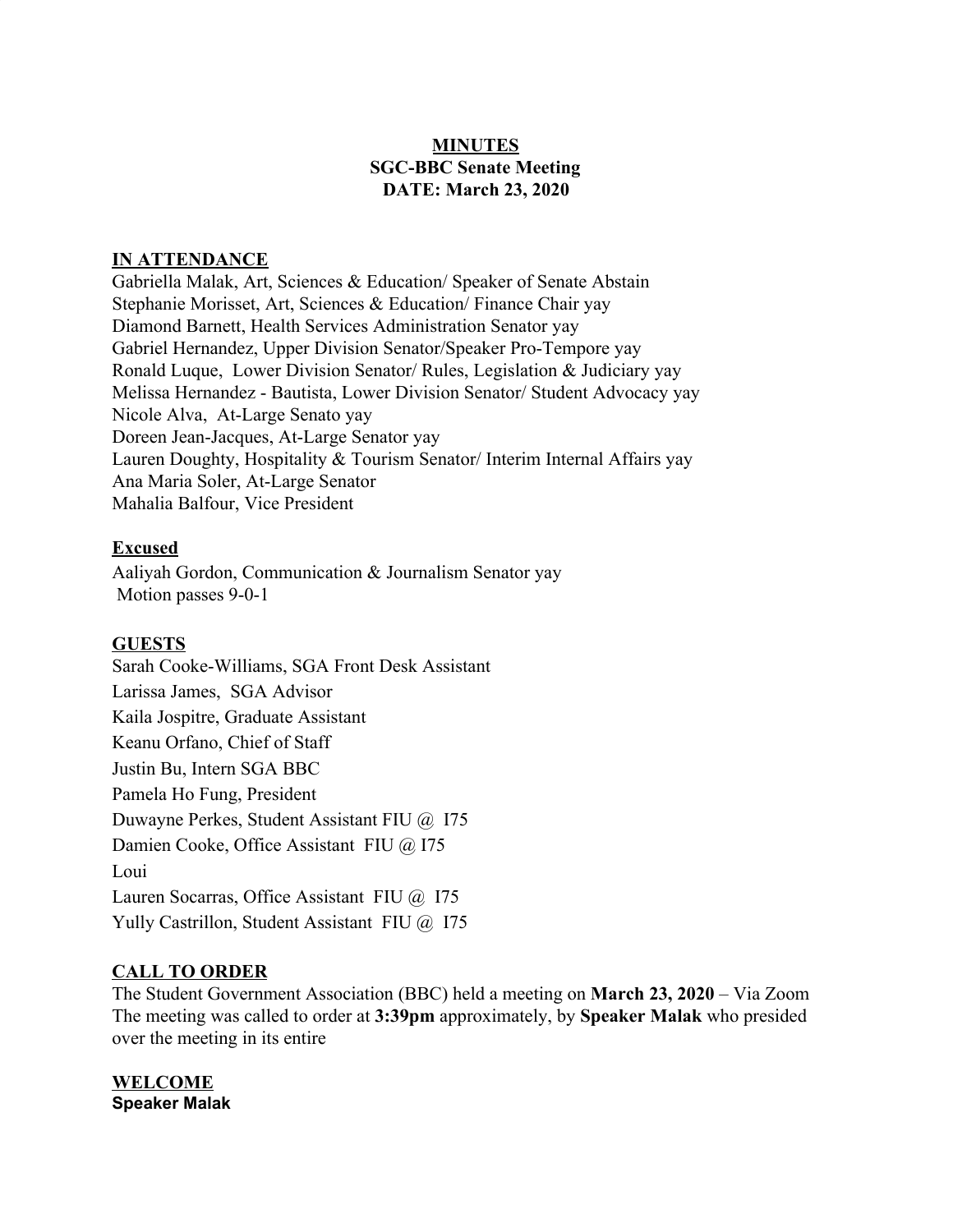welcomed everyone back. She encourages everyone to stay home and hopes everyone is adjusting to remote learning.

# **Speaker Malak's Report**

- Remote learning will last through the end of the semester. If you are having problems you may contact administration.
- She went to E-board where they talked about increasing enrollment at BBC and FIU at I-75
- 4 candidates for Vice President have been disqualified because they misunderstood the constitution.
- There is a General Meeting this Wednesday at 3:30 via zoom
- She did not finish 1 on 1's with everyone. They can be completed via zoom.
- She will talk about legislative ideas.
- If you can not make the general meeting talk to president Ho Fung because she can excuse you.

## **Speaker Pro- Hernandez**

- He is scheduling a new meeting with the department of transportation and student affairs.
- A reminder to the committee to submit minutes with a community speed drive.

## **Vice President Balfour's report**

- She hopes everyone is enjoying quarantine.
- She will try to reach out to BBC council president to have a president round table
- She will work on ideas about enrollment for BBC.
- She wants to do a Blue table talk. Yield

# **Advisor's report**

## **Mrs James**

- Updates: Registration started last week.
- The BBC leadership banquet has been canceled.
- Still collecting pictures for it, if you have any pictures send them over for yearbook.
- The winners will be shown via bay life Instagram.
- All events will be virtual through zoom.
- There are 2 more weeks to nominate students or faculty for awards.
- Actual trophies will be mailed out at a later date.
- Elections are being rescheduled, currently, there is no official date.
- WUC is open 11am to 2pm Monday through Friday and is closed on weekends.
- Many departments have moved events via zoom.
- She will send a website where you can create flyers for free. Yield.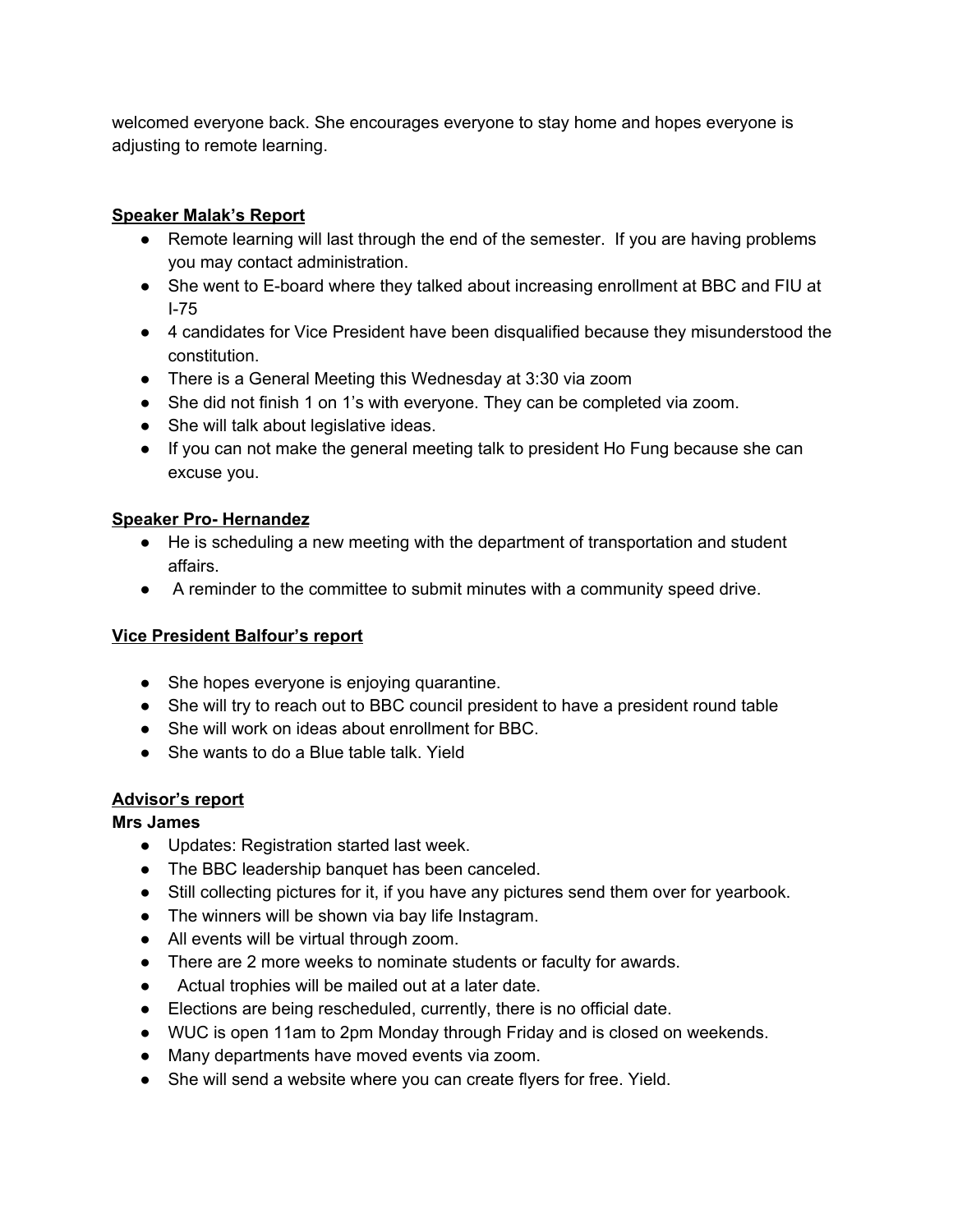## **Grad Assistant's report**

- She encouraged everyone to continue hosting events.
- Those who plan events send her and Advisor James links for them.
- If hosting she wants you record it and upload it into the drive. Yield.

## *President Ho Fung's report*

- Wants everyone to stay engaged in the project that they have in mind.
- University-wide meeting is tomorrow.
- They will vote on the budget.
- If you are interested she will send the link,
- She will attend the faculty senate meeting via zoom.
- She Will continue to have meetings about involvement.
- If anyone has insight on class offerings or the level availability let SGA know.
- She will wait for legislation in her email.
- Commencement will be virtually, but students will have options to attend summer and fall commencement.
- Students will have the opportunity to take a picture with President Rosenburg.
- If there are any student concerns let SGA know

#### **Finance Report**

- No finance chair meeting last week, but will meet this Wednesday.
- Undergrad: \$1808

## **ROJ chair**

- Talk about the petition of the pass or fail.
- FIU will not accept any trips that are in their name.

## **RLJ report**

The first meeting this semester for ROJ, cleared some legislations, trying to pass a bill, revising the senate rules of procedures, next meeting is planned for this Thursday. Will go over for more tutors' legislation.

## **Student Advocacy Chair report**

- Had a meeting last Thursday
- Pass/fail was discussed, discussed the pros and cons of Pass/Fail options.
- Is thinking of hosting FIU virtual question answers. Yield

## **Senator Reports**

- Senator Doughty planning the next internal affairs meeting this week or next week.
- She will work on mental health resolution.